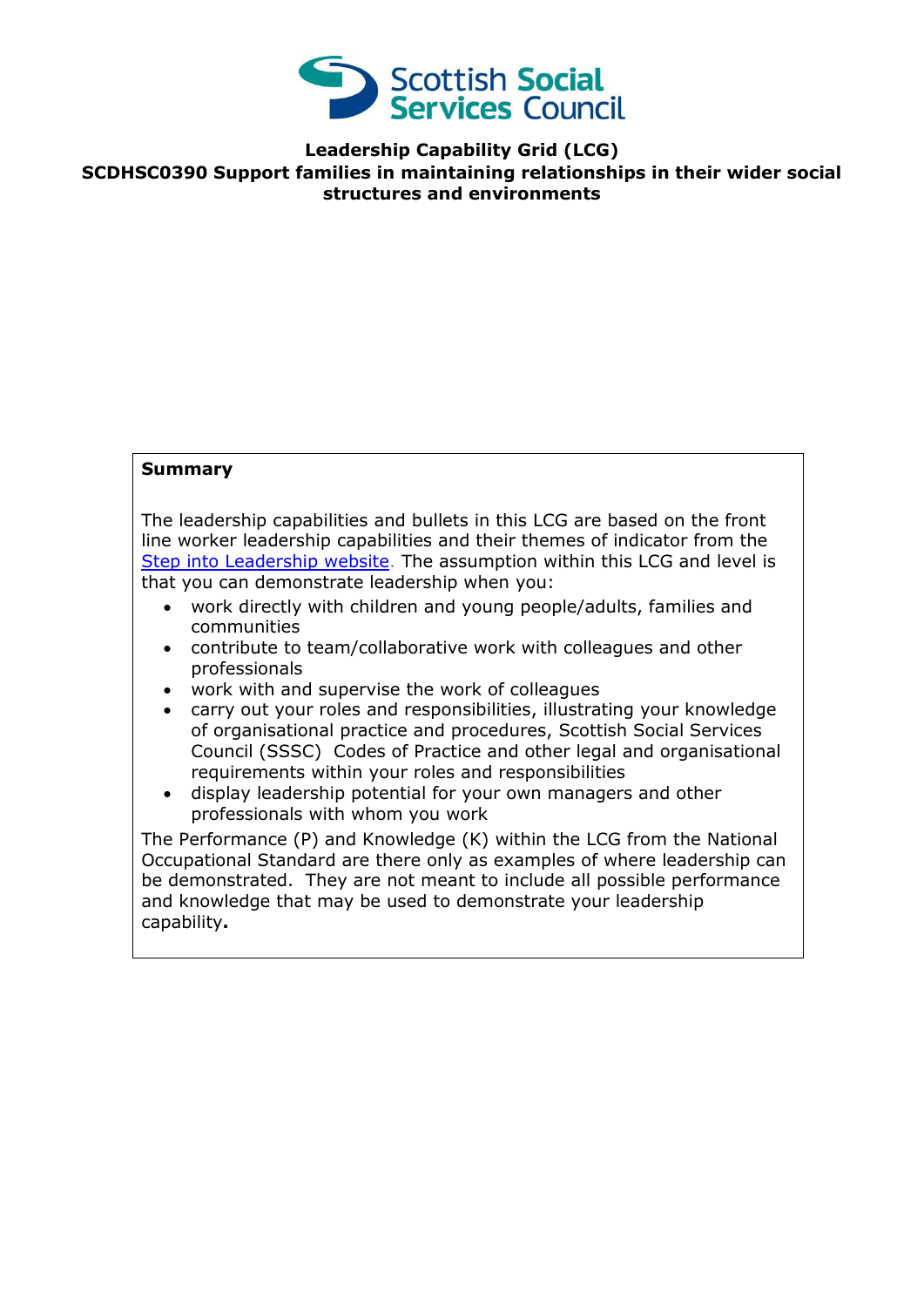

## **Leadership Capability Grid (LCG) SCDHSC0390 Support families in maintaining relationships in their wider social structures and environments**

| Leadership<br>capabilities         | When supporting families in maintaining relationships in their wider<br>social structures and environments you can demonstrate leadership<br>capabilities by:                                                                                                                                                                                                                                                                                                                                                                                                                                                                                                                                             |
|------------------------------------|-----------------------------------------------------------------------------------------------------------------------------------------------------------------------------------------------------------------------------------------------------------------------------------------------------------------------------------------------------------------------------------------------------------------------------------------------------------------------------------------------------------------------------------------------------------------------------------------------------------------------------------------------------------------------------------------------------------|
| <b>Vision</b>                      | Providing a vision for those with whom you work and your organisation when<br>you:<br>• See how best to make a difference when providing active support for<br>families <sup>1</sup> (All <b>P</b> ; <b>K</b> 1-5, 11, 16, 24-25, 38-40, 42-43)<br>• Communicate and promote ownership of the vision when providing active<br>support for families (All P; K1-5, 11, 16, 24-25, 38-40, 42-43)<br>• Promote social service values through active participation and<br>personalisation (All P; K1-5, 11, 16, 24-25, 38-40, 42-43),<br>• See the bigger picture when demonstrating knowledge and practice of<br>organisational, local and national policies and procedures (All P; K6, 8-9,<br>26-27, 32-34) |
| Self-<br>leadership                | Displaying self leadership when you:<br>• Demonstrate and adapt leadership when supporting families in<br>maintaining relationships in their wider social structures and environments<br>(All P; K23, 39-40, 42-43)<br>Improve own leadership self reflection (K23)<br>$\bullet$<br>• Take intelligent risks when supporting families in maintaining relationships<br>in their wider social structures and environments (P2-6, 12-13; $K26-31$ ,<br>38-40, 42-43)<br>• Demonstrate and promote resilience (All $P$ ; K3, 4, 19, 30, 38-40, 42-43)<br>• Challenge discrimination and oppression ( $P3-5$ , 12-13; K1, 4, 30, 35-36,<br>42)                                                                 |
| <b>Motivating</b><br>and inspiring | Motivating and inspiring others when you:<br>Inspire people by personal example (All $P$ ; K14-20, 38-40, 42-43)<br>$\bullet$<br>• Recognise and value the contribution of others (All $P$ ; K9-10, 20, 38-40,<br>$42 - 43$<br>• Support the creation of a learning and performance culture (All P; K16-<br>20, 23, 38-40, 42-43)                                                                                                                                                                                                                                                                                                                                                                         |
| <b>Empowering</b>                  | Empowering people when you:<br>Enable leadership at all levels (All $P$ ; K8-9, 16-20, 38-40, 42-43)<br>• Support the creation of a knowledge and management (All $P$ ; K16-20, 23,<br>38-40, 42-43)<br>Promote professional autonomy (All $P$ ; K16-20, 23-25, 38-40, 42-43)<br>Involve people in development and improvement (All $P$ ; K16-20, 38-40,<br>$42 - 43$                                                                                                                                                                                                                                                                                                                                     |
| <b>Collaborating</b><br>and        | Collaborating and influencing when you:<br>Promote partnership working (All P; K11, 14-20, 38-40, 42-43)                                                                                                                                                                                                                                                                                                                                                                                                                                                                                                                                                                                                  |

 $\frac{1}{1}$  As the NOS is related to families, families are the main 'individuals' within the NOS therefore they are not seen as 'working with others' for the purpose of this LCG